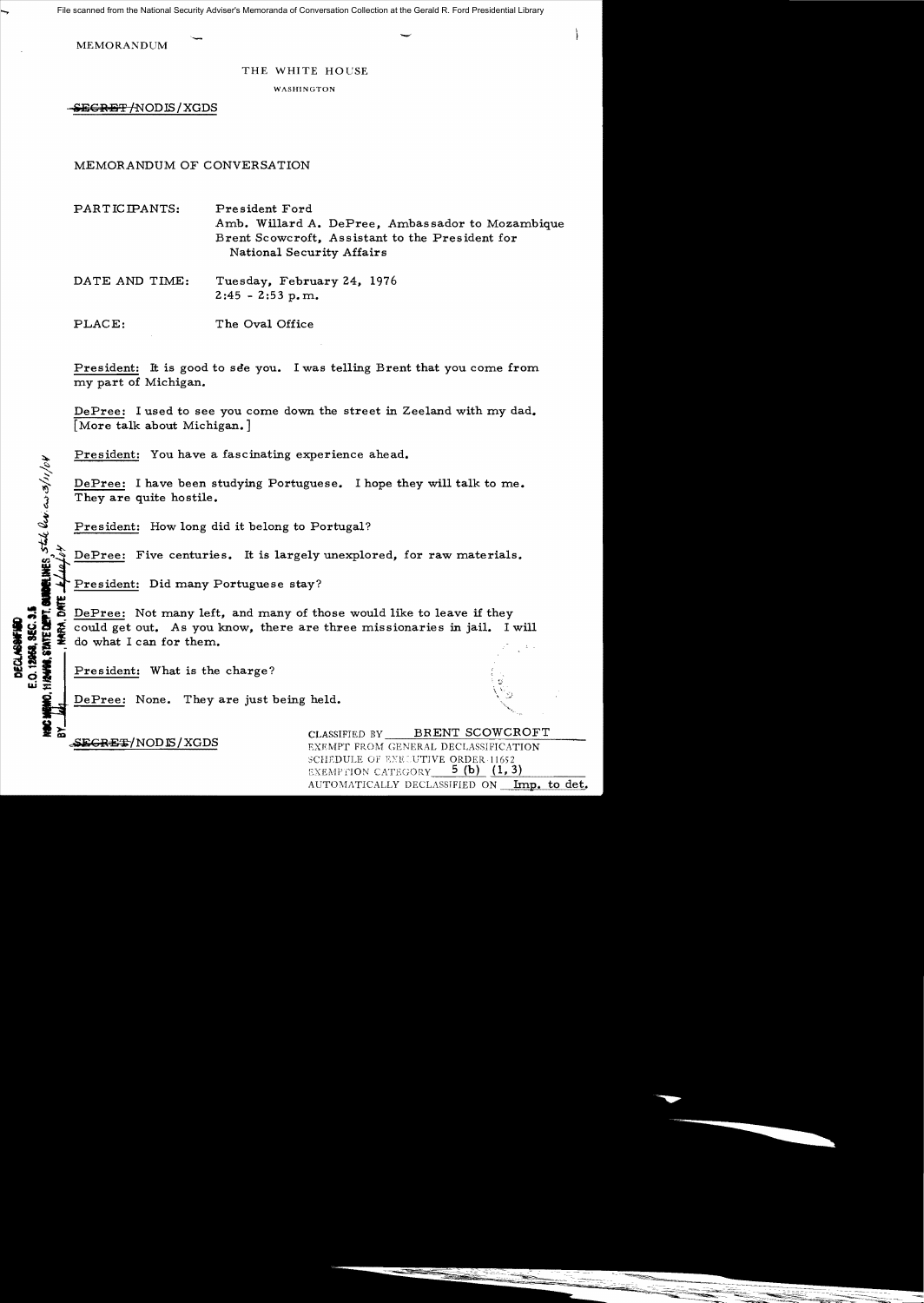## - SHERHT/NODIS/XGDS 2.

..,.

President: What are the economic conditions?

DePree: They are having trouble. Most of their economic relations are with South Africa.

President: What are the Embassy facilities?

DePree: There was a consulate, so it won't be too bad. I am taking most of my family.

~CRB~NODIS/XGDS